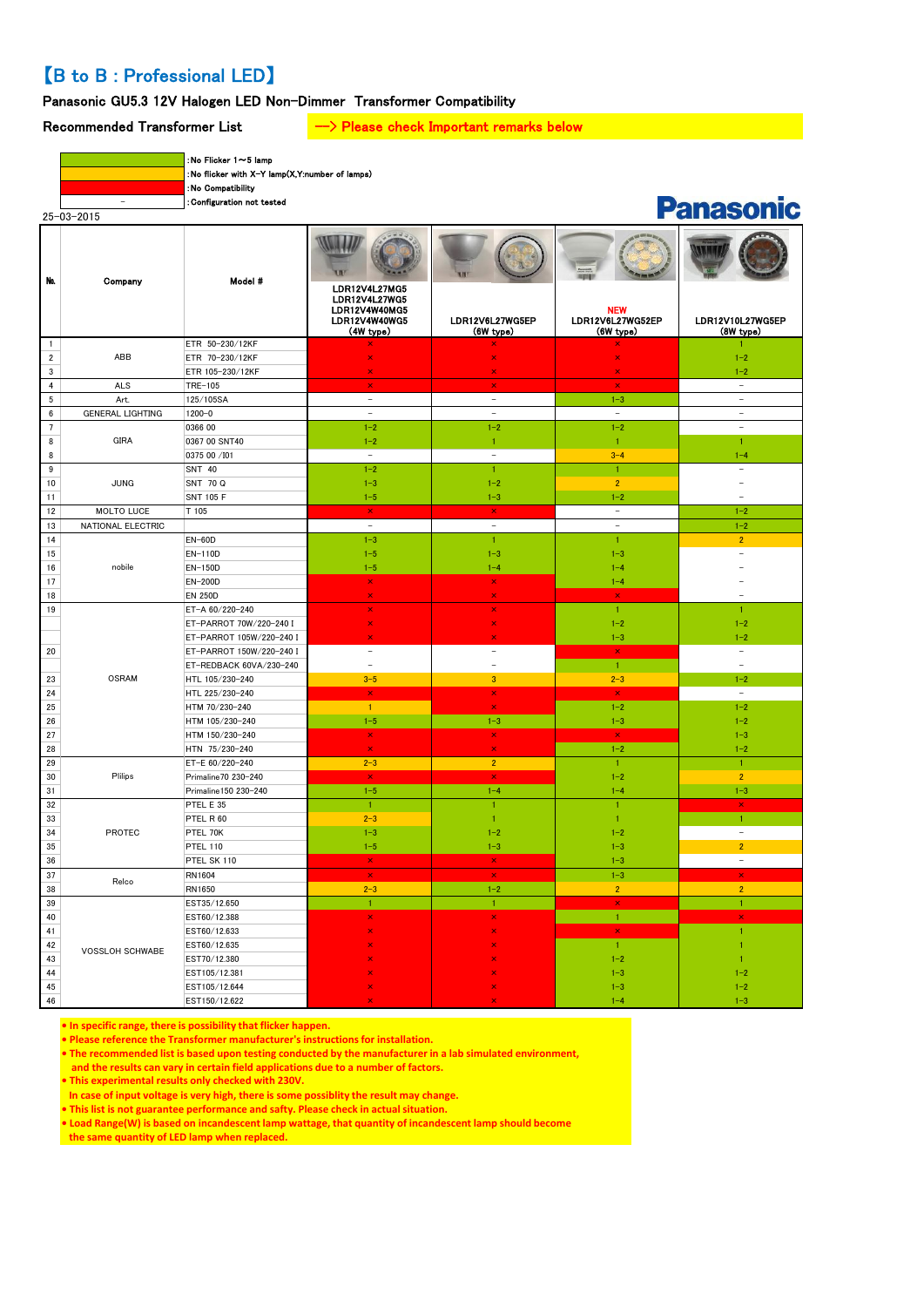### 【B to B : Professional LED】

### Panasonic GU5.3 35W equivalent Halogen LED Dimmer Compatibility Recommended Dimmer and Transformer List  $\rightarrow$  Please check Important remarks below

**Panasonic** 

X-Y<br>
Ly percentage of dimming range<br>
10-1000 Dimmable range is from 10%-100%<br>
20-1000 Dimmable range is from 30%-100%<br>
40-1008 Dimmable range is from 30%-100%<br>
40-1008 Dimmable range is from 40%-100%<br>
Configuration not tes



20-11-2014

|                | Recommended Dimmer & Transformer List |           |     |           |                     |                            |             |                      |                       |                |                       |                          |                       | Transformer    |                       |                        |                       |                |                       |
|----------------|---------------------------------------|-----------|-----|-----------|---------------------|----------------------------|-------------|----------------------|-----------------------|----------------|-----------------------|--------------------------|-----------------------|----------------|-----------------------|------------------------|-----------------------|----------------|-----------------------|
|                | LDR12V6L27MG5D                        |           |     |           |                     |                            |             | Manufacturer Relco   |                       | Relco          |                       | Osram                    |                       | Nobile         |                       | <b>VOSSLOH SCHWABE</b> |                       | PROTEC         |                       |
|                | LDR12V6L27WG5D<br>LDR12V6L30MG5D      |           |     |           |                     |                            | Type        | S 50 DT-C (Magnetic) |                       | ICE 105 PFS TH |                       |                          | HTM105/230-240        |                | $EN-60D$              |                        | EST105/12.644         | PTEL110        |                       |
| LDR12V6L30WG5D |                                       |           |     |           | Load                |                            |             | . .                  |                       | R.L.C          |                       | u                        |                       | L.C            |                       | C.                     |                       |                |                       |
|                | Manufacturer                          | Type      |     | Load W/VA |                     | DownTrans Trailing/Leading | Adjust vol. |                      | Lamps. Dimmable range |                | Lamps. Dimmable range |                          | Lamps. Dimmable range |                | Lamps. Dimmable range |                        | Lamps. Dimmable range |                | Lamps. Dimmable range |
|                |                                       |           |     | $60 -$    |                     |                            |             |                      |                       |                |                       |                          |                       |                |                       |                        |                       |                |                       |
|                |                                       | 50.13.010 | R.L | 1300W     | Magnetic Leading    |                            | Min./Max.   | $\overline{2}$       | $20 - 100%$           | $\overline{2}$ |                       | $\sim$                   |                       |                |                       |                        |                       | $\sim$         |                       |
|                |                                       |           |     | /VA       |                     |                            |             |                      |                       | 5              |                       |                          |                       |                |                       |                        |                       | 5              |                       |
|                |                                       |           |     | $15 -$    |                     |                            |             |                      |                       |                |                       |                          |                       |                |                       | $1 - 2$                |                       |                |                       |
|                |                                       | 50.13.110 | R.C | 700W      | Electronic Trailing |                            | Min./Max.   | $\sim$               |                       |                | $20 - 100%$           | $\overline{\phantom{a}}$ | $20 - 100%$           | $\overline{2}$ | $20 - 100%$           | 3                      | $10 - 100%$           | $\overline{2}$ |                       |
|                |                                       |           |     | /VA       |                     |                            |             |                      |                       |                | $10 - 100%$           | <b>C</b>                 |                       |                |                       | 5                      | $30 - 100%$           | 5              |                       |
| Dimmer         |                                       |           |     | $15 -$    |                     |                            |             |                      |                       |                |                       |                          |                       |                |                       | $1 - 2$                |                       |                |                       |
|                | ALTENBURGER 50.13.111                 |           | R.C | 1400W     | Electronic Trailing |                            | Min./Max.   | $\overline{2}$<br>ı  |                       | $\sim$         |                       | $\overline{2}$           | $20 - 100%$           | $\overline{2}$ | $20 - 100%$           | 3                      | $10 - 100%$           | $\overline{2}$ |                       |
|                |                                       |           |     | /VA       |                     |                            |             |                      |                       |                |                       |                          |                       |                |                       | 5                      | $30 - 100%$           | $3 - 5$        |                       |
|                |                                       |           |     | $60 -$    |                     |                            |             |                      | $30 - 100%$           |                |                       |                          |                       |                |                       |                        |                       |                |                       |
|                |                                       | 50.13.210 | R.L | 2000W     | Magnetic Leading    |                            | Min./Max.   | $\sim$               | $30 - 100%$           | $\overline{2}$ |                       | $\sim$                   |                       | $\sim$         |                       | $\sim$                 |                       | $\sim$<br>ے    |                       |
|                |                                       |           |     | /VA       |                     |                            |             |                      | $20 - 100%$           | 局              |                       |                          |                       |                |                       |                        |                       |                |                       |
|                |                                       |           |     | $60 -$    |                     |                            |             |                      |                       |                |                       |                          |                       |                |                       |                        |                       |                |                       |
|                |                                       | 80.13.064 | R.C | 1400W     | Electronic Trailing |                            | Min./Max.   |                      |                       |                |                       | $\overline{2}$           | $20 - 100%$           | $\overline{2}$ |                       |                        |                       | $\overline{2}$ |                       |
|                |                                       |           |     | /VA       |                     |                            |             |                      |                       | $\epsilon$     |                       |                          |                       |                |                       |                        |                       | к              |                       |

**MARIA LAND** WILL

|        | Recommended Dimmer & Transformer List |                                  |             |               |                                              |                            |              |                                         |                                  |                                  |                            | Transformer                      |                                        |                                                              |
|--------|---------------------------------------|----------------------------------|-------------|---------------|----------------------------------------------|----------------------------|--------------|-----------------------------------------|----------------------------------|----------------------------------|----------------------------|----------------------------------|----------------------------------------|--------------------------------------------------------------|
|        |                                       | LDR12V6L27MG5D                   |             |               |                                              |                            | Manufacturer | TRIDONIC ATCO<br>Relco                  |                                  | Osram                            |                            | Nobile                           | VOSSLOH SCHWABE                        | PROTEC                                                       |
|        |                                       | LDR12V6L27WG5D<br>LDR12V6L30MG5D |             |               |                                              |                            | Type         | TMDD 105 A601W                          | ICE 105 PFS TH<br>HTM105/230-240 |                                  | $EN-60D$                   | EST105/12.644                    | PTEL110                                |                                                              |
|        |                                       | LDR12V6L30WG5D                   |             |               |                                              |                            | Load         |                                         | C                                | R.L.C                            |                            | c                                | L.C                                    | C.                                                           |
|        | Manufacturer                          | Type                             |             | Load W/VA     |                                              | DownTrans Trailing/Leading | Adjust vol.  | Lamps. Dimmable range                   | Lamps. Dimmable range            |                                  | amps. Dimmable range       | Lamps. Dimmable range            | Lamps. Dimmable range                  | Lamps. Dimmable range                                        |
|        | BUSCH-JAEGER<br>(Busch-Memory-        | 6565U                            |             | $2 \times 40$ |                                              |                            |              | $\overline{\phantom{a}}$                |                                  |                                  | 40-100%                    |                                  |                                        |                                                              |
|        | Semiconductor)                        |                                  |             | $-315$        | Electronic Traiing                           |                            |              | 5                                       | $\overline{2}$<br>5              | $\overline{2}$<br>5              | $30 - 100%$<br>$25 - 100%$ | $\overline{\mathbf{2}}$<br>5     | $\overline{2}$<br>$30 - 100%$<br>5     | $\overline{2}$<br>5                                          |
|        |                                       |                                  |             |               |                                              |                            |              | $\mathbf{1}$                            | $\overline{1}$                   | $\mathbf{1}$                     |                            |                                  |                                        | $\mathbf{1}$                                                 |
|        | BUSCH-JAEGER 6591U-101                |                                  |             | 1.83A,        | Electronic                                   | Trailing                   |              | $\overline{2}$                          | $\overline{2}$                   | $\overline{2}$                   | $10 - 100%$                | $\overline{2}$                   | $\overline{\phantom{a}}$               | $\overline{2}$                                               |
|        |                                       |                                  |             | $60 - 420$    | /Magnetic                                    |                            |              | 5                                       | 5                                | 5                                |                            | 5                                | $15 - 90%$<br>5                        | $5\overline{5}$                                              |
|        |                                       |                                  |             |               |                                              |                            |              | $\overline{1}$                          | T                                | T                                | $35 - 100%$                | $\mathbf{1}$                     | $1 - 2$                                | T                                                            |
|        | BUSCH-JAEGER 6513U-102                |                                  |             |               | 40-420 Electronic                            | Traiing                    |              | $\overline{2}$                          | $\overline{2}$                   | $\overline{2}$                   | $25 - 100%$                | $\overline{\mathbf{2}}$          | $30 - 100%$<br>3                       | $\overline{\mathbf{2}}$                                      |
|        |                                       |                                  |             |               |                                              |                            |              | $\overline{5}$                          | $\overline{5}$                   | $\overline{5}$                   | $25 - 100%$                | 5                                | $30 - 100%$<br>5                       | 5                                                            |
|        | BUSCH-JAEGER 6513-102                 |                                  |             |               | 40-420 Electronic                            | Trailing                   |              | $\mathbf{1}$<br>$\overline{\mathbf{2}}$ | $\overline{1}$<br>$\overline{2}$ | $\mathbf{1}$<br>$\overline{2}$   | $35 - 100%$<br>$25 - 100%$ | $\overline{1}$<br>$\overline{2}$ | $1 - 2$<br>3<br>$30 - 100%$            | $\mathbf{1}$<br>$\overline{2}$                               |
|        |                                       |                                  |             |               |                                              |                            |              | 5                                       | 5                                | $5\overline{5}$                  | $25 - 100%$                | 5                                | 5<br>$30 - 100%$                       | 5                                                            |
|        |                                       |                                  |             |               | Electronic                                   |                            |              | $\mathbf{1}$                            | $\overline{1}$                   | $\mathbf{1}$                     | $25 - 100%$                | $\mathbf{1}$                     | $1 - 2$                                | 1                                                            |
|        | JUNG                                  | 1252 UDE                         |             |               | R.L.C 50-260 / Magnetic                      | Trailing                   |              | $\overline{2}$                          | $\overline{\mathbf{2}}$          | $\overline{2}$                   | $25 - 100%$                | $\overline{2}$                   | $30 - 100%$<br>3                       | $\overline{2}$                                               |
|        |                                       |                                  |             |               | /All                                         |                            |              | $\overline{5}$                          | $\overline{5}$                   | $\sqrt{5}$                       | $25 - 100%$                | 5                                | 5<br>30-100%                           | $5\overline{5}$                                              |
|        |                                       |                                  |             |               | Electronic                                   |                            |              | 1                                       | $\overline{1}$                   | 1                                | $20 - 100%$                |                                  | $1 - 2$                                | $\overline{1}$                                               |
|        | JUNG                                  | 225 TDE                          | R.C         |               | 20-525 (Magnetic: No<br>operation)           | Traiing                    |              | $\overline{2}$                          | $\overline{\mathbf{c}}$          | $\frac{2}{5}$                    | $25 - 100%$                | $\sqrt{2}$                       | $30 - 100%$<br>$\overline{\mathbf{3}}$ | $\sqrt{2}$                                                   |
|        |                                       |                                  |             |               |                                              |                            |              | 5<br>$\mathbf{1}$                       | 5<br>$\mathbf{1}$                | $\mathbf{1}$                     | 25-100%<br>$20 - 100%$     | 5<br>$\blacksquare$              | 5<br>30-100%<br>$\overline{1}$         | 5<br>$\mathbf{1}$                                            |
|        | <b>GIRA</b>                           | 0307 00/102                      | R, C        | $20 - 525$    | Electronic<br>(Magnetic: No                  | Trailing                   |              | $\overline{2}$                          | $\overline{2}$                   | $\overline{2}$                   |                            | $\overline{2}$                   | $\overline{2}$                         | $\overline{2}$                                               |
|        |                                       |                                  |             |               | operation)                                   |                            |              | 5                                       | 5                                | $\overline{5}$                   |                            | 5                                | 5                                      | 5                                                            |
|        |                                       |                                  |             |               | Electronic                                   |                            |              | $\blacksquare$                          | $\overline{1}$                   | $\overline{1}$                   | $20 - 100%$                | $\mathbf{1}$                     | $\overline{1}$                         | $\mathbf{1}$                                                 |
|        | Berker                                | 286710                           | R.C         |               | 20-360 Magnetic: No                          | Trailing                   |              | $\overline{2}$                          | $\overline{2}$                   | $\overline{2}$                   | $20 - 100%$                | $\overline{2}$                   | $\overline{2}$                         | $\overline{2}$                                               |
|        |                                       |                                  |             |               | operation)                                   |                            |              | 5                                       | 5                                | $5\overline{5}$                  | 20-100%                    | 5                                | $25 - 100%$<br>5                       | 5                                                            |
|        |                                       |                                  |             |               | Magnetic                                     |                            |              |                                         | $\overline{1}$                   | $\mathbf{1}$                     |                            |                                  |                                        | $\overline{1}$                                               |
|        | <b>KOPP</b>                           | 80.33                            | R.L         |               | 40-400 (Electronic: No<br>operation)         | Leading                    |              | $\overline{2}$                          | $\overline{2}$                   | $\overline{2}$                   |                            | $\overline{2}$                   | $\overline{2}$                         | $\overline{2}$                                               |
|        |                                       |                                  |             |               |                                              |                            |              | 5<br>$\mathbf{1}$                       | 5<br>$\overline{1}$              | 5<br>$\mathbf{1}$                |                            | 5<br>$\mathbf{1}$                | 5<br>$\overline{1}$                    | 5<br>$\overline{1}$                                          |
|        | BUSCH-JAEGER 2250U                    |                                  |             | $60 - 600$    |                                              | Leading                    |              | $\overline{\mathbf{2}}$                 | $\overline{2}$                   | $\overline{2}$                   |                            | $\overline{2}$                   | $\overline{2}$                         | $\overline{2}$                                               |
|        |                                       |                                  |             |               |                                              |                            |              | 5                                       | 5                                | $\sqrt{5}$                       |                            | 5                                | 5                                      | 5                                                            |
|        |                                       |                                  |             |               | No                                           |                            |              | $\overline{1}$                          | $\overline{1}$                   | $\mathbf{1}$                     |                            | $\mathbf{1}$                     | $\overline{1}$                         | $\mathbf{1}$                                                 |
|        | GIRA                                  | 0300 00                          | $\mathbb R$ |               | 60-400 Down Trans:                           | Leading                    |              | $\overline{2}$                          | $\overline{2}$                   | $\overline{2}$                   |                            | $\overline{2}$                   | 2                                      | $\overline{2}$                                               |
|        |                                       |                                  |             |               | No operation)                                |                            |              | 5                                       | 5                                | 5                                |                            | 5                                | -5                                     | -5                                                           |
| Dimmer | GIRA                                  | R.L                              |             |               | Magnetic                                     |                            |              | $\mathbf{1}$                            | $\overline{1}$                   | $\mathbf{1}$                     |                            | $\mathbf{1}$                     | $\mathbf{1}$                           | $\mathbf{1}$                                                 |
|        |                                       | 2262 00                          |             |               | 60-400 (Electronic: No Leading<br>operation) |                            |              | $\overline{2}$<br>5                     | $\overline{2}$<br>5              | $\overline{2}$<br>$\overline{5}$ |                            | $\overline{2}$<br>5              | $\overline{2}$<br>5                    | $\overline{2}$<br>5                                          |
|        |                                       |                                  |             |               |                                              |                            |              | $\mathbf{1}$                            | $\mathbf{1}$                     | $\mathbf{1}$                     |                            | $\mathbf{1}$                     | $\overline{1}$                         | $\mathbf{1}$                                                 |
|        | Berker                                | 2873                             | R.L         |               | Magnetic<br>20-500 (Electronic: No           | Leading                    |              | $\overline{2}$                          | $\overline{2}$                   | $\overline{2}$                   |                            | $\overline{2}$                   | $\overline{2}$                         | $\overline{2}$                                               |
|        |                                       |                                  |             |               | operation)                                   |                            |              | 5                                       | $\overline{5}$                   | 5                                |                            | $\overline{5}$                   | 5                                      | 5                                                            |
|        |                                       |                                  |             |               |                                              |                            |              | $\mathbf{1}$                            | $\overline{1}$                   | $\mathbf{1}$                     |                            | $\mathbf{1}$                     | $\overline{1}$                         | $\mathbf{1}$                                                 |
|        | <b>TCL</b>                            | L2.0                             | R.L         | 630           |                                              | Leading                    |              | $\sqrt{2}$                              | $\overline{2}$                   | $\overline{2}$                   |                            | $\overline{\mathbf{c}}$          | $\overline{2}$                         | $\overline{\mathbf{c}}$                                      |
|        |                                       |                                  |             |               |                                              |                            |              | $\overline{5}$<br>$\mathbf{1}$          | $\overline{5}$<br>$\overline{1}$ | $5\overline{5}$<br>$\mathbf{1}$  |                            | 5<br>$\mathbf{1}$                | 5<br>$\overline{1}$                    | 5<br>$\mathbf{1}$                                            |
|        | Panasonic                             | <b>WMS549</b>                    | R.L         | 40-400        |                                              | Leading                    |              | $\overline{2}$                          | $\overline{2}$                   | $\overline{2}$                   |                            | $\overline{2}$                   | $\overline{2}$                         | $\overline{2}$                                               |
|        |                                       |                                  |             |               |                                              |                            |              | 5                                       | 5                                | $5\overline{5}$                  |                            | 5                                | 5                                      | 5                                                            |
|        |                                       |                                  |             |               |                                              |                            |              | $\mathbf{1}$                            | $\overline{1}$                   | $\mathbf{1}$                     |                            | $\mathbf{1}$                     | $\mathbf{1}$                           | $\mathbf{1}$                                                 |
|        | Lonon                                 | NB12TG                           | R.L         | 630           |                                              | Leading                    |              | $\overline{2}$                          | $\overline{2}$                   | $\overline{2}$                   |                            | $\overline{2}$                   | $\overline{2}$                         | $\overline{2}$                                               |
|        |                                       |                                  |             |               |                                              |                            |              | $\sqrt{5}$                              | $\sqrt{5}$                       | $\sqrt{5}$                       |                            | 5                                | 5                                      | 5                                                            |
|        | PEHA                                  | 433                              | R.C         | $20 - 315$    |                                              | Trailing                   |              | 1<br>$\overline{2}$                     | -1<br>$\overline{\mathbf{c}}$    | $\mathbf{1}$                     | $15 - 100%$<br>$15 - 100%$ | $\sqrt{2}$                       | $\overline{\mathbf{2}}$                | $35 - 100%$<br>$\mathbf{1}$<br>$\overline{2}$<br>$30 - 100%$ |
|        |                                       |                                  |             |               |                                              |                            |              | 5                                       | 5                                | $\frac{2}{5}$                    | $10 - 100%$                | 5                                | 5                                      | 5<br>$30 - 100%$                                             |
|        |                                       |                                  |             |               |                                              |                            |              | 1                                       | $\mathbf{1}$                     | $\mathbf{1}$                     |                            |                                  | 20-100%                                | $\mathbf{1}$                                                 |
|        | Varilight                             | JQP401W                          |             | $10 - 400$    |                                              | Trailing                   |              | $\overline{2}$                          | $\overline{2}$                   | $\overline{2}$                   | $10 - 100%$                | $\overline{\mathbf{2}}$          | $\overline{2}$<br>$10 - 100%$          | $\overline{2}$                                               |
|        |                                       |                                  |             |               |                                              |                            |              | 5                                       | 5                                | 5                                |                            | $\,$ 5                           | $\,$ 5 $\,$<br>10-100%                 | 5                                                            |
|        | MK                                    | 52471SL                          |             |               | Only use                                     |                            |              | 1                                       | $\mathbf{1}$                     | $\mathbf{1}$                     |                            |                                  |                                        | $\mathbf{1}$                                                 |
|        |                                       |                                  |             | 60-500        | Leading                                      | Leading                    |              | $\overline{2}$                          | $\overline{2}$<br>$\overline{5}$ | $\overline{2}$<br>$\overline{5}$ | $10 - 100%$                | $\overline{2}$<br>5              | $10 - 100%$<br>$\overline{2}$          | $\overline{2}$<br>$5\overline{5}$                            |
|        |                                       |                                  |             |               | type<br>Low                                  |                            |              | 5<br>$\mathbf{1}$                       | $\mathbf{1}$                     | $\mathbf{1}$                     |                            | $\overline{1}$                   | 5<br>$\mathbf{1}$                      | T                                                            |
|        | Hamilton                              | LK400/2                          |             |               | 40-400 voltage is                            | Leading                    |              | $\overline{2}$                          | $\overline{2}$                   | $\overline{2}$                   | $10 - 100%$                | $\overline{2}$                   | $\overline{2}$<br>$10 - 100%$          | $\overline{2}$                                               |
|        |                                       |                                  |             |               | OK                                           |                            |              | $5\overline{ }$                         | $\overline{5}$                   | $5\overline{a}$                  |                            | 5                                | $\overline{5}$<br>$15 - 100%$          | 5                                                            |
|        |                                       |                                  |             |               |                                              |                            |              | $\mathbf{1}$                            | $\overline{1}$                   | $\mathbf{1}$                     |                            | $\blacksquare$                   | $\overline{1}$<br>$10 - 100%$          | $\mathbf{1}$                                                 |
|        | Click                                 | MD9042                           |             | $60 - 400$    |                                              | Leading                    |              | $\overline{2}$                          | $\overline{2}$                   | $\overline{2}$                   | $10 - 100%$                | $\overline{2}$                   | $\overline{2}$<br>$30 - 100%$          | $\overline{2}$                                               |
|        |                                       |                                  |             |               |                                              |                            |              | 5                                       | 5                                | 5                                |                            | 5                                | 5<br>$10 - 100%$                       | 5                                                            |
|        | Aurora                                | AU-DSP400X                       |             | 60-400        |                                              | Leading                    |              | 1<br>$\overline{2}$                     | $\mathbf{1}$                     | $\mathbf{1}$<br>$\overline{2}$   | $20 - 100%$                | $\mathbf{1}$                     | $\overline{1}$<br>$\overline{2}$       | 1<br>$\overline{2}$                                          |
|        |                                       |                                  |             |               |                                              |                            |              | $\sqrt{5}$                              | $\overline{2}$<br>5              | 5                                | $15 - 100%$<br>$10 - 100%$ | $\overline{\mathbf{2}}$<br>5     | $15 - 100%$<br>5<br>10-100%            | 5                                                            |
|        |                                       |                                  |             |               | Only use                                     |                            |              | 1                                       | $\overline{1}$                   | $\mathbf{1}$                     | $20 - 100%$                | $\mathbf{1}$                     | -1                                     | 1                                                            |
|        | Schneider Electric GU6012             |                                  |             |               | 60-400 Leading                               | Leading                    |              | $\overline{\mathbf{c}}$                 | $\overline{\mathbf{c}}$          | $\overline{2}$                   | $10 - 100%$                | $\sqrt{2}$                       | $\overline{2}$<br>$20 - 100%$          | $\overline{\mathbf{c}}$                                      |
|        |                                       |                                  |             |               | tyne                                         |                            |              | 5                                       | 5                                | $5\overline{5}$                  | $10 - 100%$                | 5                                | 5<br>10-100%                           | 5                                                            |

- 
- 
- 
- 
- 
- 
- 
- 
- 
- 

- ©2014 Panasonic Corporation All rights reserved. Reproduction in whole or in part is prohibited without the prior written consent of the copyright owner.
- The information presented in this document does not form part of any quotation or contract,is believed to be accurate<br>and reliable and may be changed without notice. No liability will be accepted by the publisher for any c

Please Note<br>
In specific range, there is possibility that flicker happen.<br>
'In specific range, there is possibility that flicker happen.<br>
'In recommended list is based upon testing conducted by the manufacturer's all simul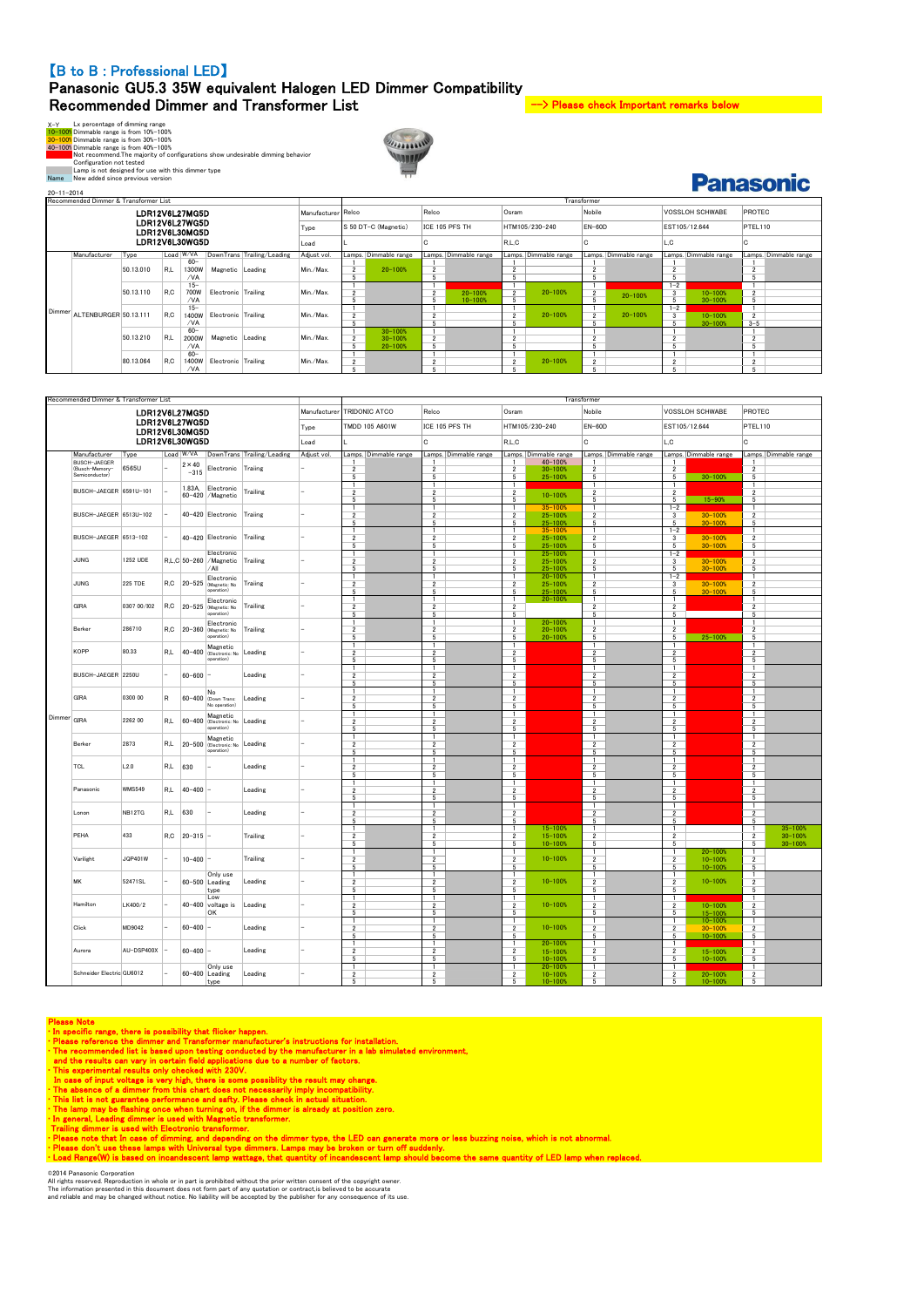### 【B to B : Professional LED】

# Panasonic GU5.3 45W equivalent Halogen LED Dimmer Compatibility Recommended Dimmer and Transformer List --> Please check Important remarks below

 $X \rightarrow Y$  Ly percentage of dimming range<br>10-100% Dimmable range is from 10%-100%<br>40-100% Dimmable range is from 30%-100%<br>40-100% Dimmable range is from 40%-100%<br>40-100% Dimmable range is from 40%-100%<br>Configuration not teste





**Panasonic** 

| $20 - 11 - 2014$ |                                       |           |     |           |                     |                            |             |                                      |                |                          |                |                |                       |                |                       |         | r anasvinu     |
|------------------|---------------------------------------|-----------|-----|-----------|---------------------|----------------------------|-------------|--------------------------------------|----------------|--------------------------|----------------|----------------|-----------------------|----------------|-----------------------|---------|----------------|
|                  | Recommended Dimmer & Transformer List |           |     |           |                     |                            |             |                                      |                |                          |                |                | Transformer           |                |                       |         |                |
|                  | LDR12V10L27MG5D                       |           |     |           |                     |                            |             | <b>TRIDONIC ATCO</b><br>Manufacturer |                | Relco                    |                |                |                       | Nobile         |                       | PROTEC  |                |
|                  | LDR12V10L27WG5D<br>LDR12V10W40MG5D    |           |     |           |                     |                            | Type        | <b>TMDD 105 A601W</b>                |                | ICE 105 PFS TH           |                | HTM105/230-240 |                       | $EN-60D$       |                       | PTEL110 |                |
|                  | LDR12V10W40WG5D                       |           |     |           |                     |                            |             |                                      |                |                          |                | R.L.C          |                       |                |                       | l C     |                |
|                  | Manufacturer                          | Type      |     | Load W/VA |                     | DownTrans Trailing/Leading | Adiust vol. | Lamps.                               | Dimmable range | Lamps.                   | Dimmable range |                | Lamps. Dimmable range |                | Lamps. Dimmable range | Lamps.  | Dimmable range |
|                  |                                       |           |     | $60 -$    |                     |                            |             |                                      |                |                          |                |                |                       |                |                       |         |                |
|                  |                                       | 50.13.010 | R.L | 1300W     | Magnetic            | Leading                    | Min./Max.   | $\overline{2}$                       | $10 - 100%$    | $\overline{2}$           |                | $\sim$         | $10 - 100%$           | $\overline{2}$ |                       |         |                |
|                  |                                       |           |     | /VA       |                     |                            |             |                                      |                | 5                        |                |                |                       | 5              |                       |         |                |
|                  |                                       |           |     | $15 -$    |                     |                            |             |                                      |                |                          |                |                |                       |                | $30 - 100%$           |         | $30 - 100%$    |
|                  |                                       | 50.13.110 | R.C | 700W      | Electronic Trailing |                            | Min./Max.   | $\overline{2}$                       |                | $\overline{\phantom{a}}$ | $30 - 100%$    | $\overline{2}$ | $10 - 100%$           | $\overline{2}$ | $10 - 100%$           |         | $10 - 100%$    |
| Dimmer           | <b>ALTENBURGER</b>                    |           |     | /VA       |                     |                            |             |                                      |                | $3 - 5$                  | $10 - 100%$    | 5              |                       | 5              |                       |         |                |
|                  |                                       |           |     | $15 -$    |                     |                            |             |                                      |                |                          |                |                |                       |                | $30 - 100%$           |         |                |
|                  |                                       | 50.13.111 | R.C | 1400W     | Electronic Trailing |                            | Min./Max.   |                                      |                | $\overline{\phantom{a}}$ | 30-100%        | $\overline{2}$ | $10 - 100%$           | $\overline{2}$ | 10-100%               |         |                |
|                  |                                       |           |     | /VA       |                     |                            |             |                                      |                | $3 - 5$                  | $10 - 100%$    |                |                       | 5              |                       | $3 - 5$ | $10 - 100%$    |
|                  |                                       |           |     | $60 -$    |                     |                            |             |                                      |                |                          |                |                |                       |                |                       |         |                |
|                  |                                       | 50.13.210 | R.L | 2000W     | Magnetic Leading    |                            | Min./Max.   |                                      | $10 - 100%$    | $\overline{\phantom{a}}$ |                | $\overline{ }$ | $10 - 100%$           | $\overline{2}$ |                       |         |                |
|                  |                                       |           |     | /VA       |                     |                            |             |                                      |                |                          |                |                |                       | 5              |                       |         |                |

|               | Recommended Dimmer & Transformer List |                                    |     |                         |                                                   |                            |              | Transformer                                           |                                                  |                                                       |                                           |                                                           |                                                   |                |  |
|---------------|---------------------------------------|------------------------------------|-----|-------------------------|---------------------------------------------------|----------------------------|--------------|-------------------------------------------------------|--------------------------------------------------|-------------------------------------------------------|-------------------------------------------|-----------------------------------------------------------|---------------------------------------------------|----------------|--|
|               |                                       | LDR12V10L27MG5D                    |     |                         |                                                   |                            | Manufacturer | TRIDONIC ATCO                                         | Relco                                            | Osram                                                 |                                           | Nobile                                                    | PROTEC                                            |                |  |
|               |                                       | LDR12V10L27WG5D<br>LDR12V10W40MG5D |     |                         |                                                   |                            | Type         | TMDD 105 A601W                                        | ICE 105 PFS TH                                   |                                                       | HTM105/230-240                            | $EN-60D$                                                  | PTEL110                                           |                |  |
|               |                                       | LDR12V10W40WG5D                    |     |                         |                                                   |                            | Load         |                                                       | c                                                | R, L, C                                               |                                           | C                                                         | C                                                 |                |  |
|               | Manufacturer                          | Type                               |     | Load W/VA               |                                                   | DownTrans Trailing/Leading | Adjust vol.  | Lamps. Dimmable range                                 | Lamps.<br>Dimmable range                         |                                                       | Lamps. Dimmable range                     | Lamps. Dimmable range                                     | Lamps.                                            | Dimmable range |  |
|               | <b>BUSCH-JAEGER</b><br>(Busch-Memory- | 6565U                              |     | $2 \times 40$<br>$-315$ | Electronic                                        | Traiing                    |              | $\overline{2}$                                        | $\overline{2}$                                   | $\mathbf{1}$<br>$\overline{\mathbf{2}}$               | 40-100%                                   | 2                                                         | 1<br>$\boldsymbol{2}$                             |                |  |
|               | Semiconductor)                        |                                    |     | 1.83A,                  | Electronic                                        |                            |              | $\overline{5}$<br>1                                   | $5\overline{5}$<br>$\mathbf{1}$                  | $\overline{5}$<br>$\mathbf{1}$                        | 40-100%                                   | $\overline{5}$<br>$\mathbf{1}$                            | 5<br>$\mathbf{1}$                                 |                |  |
|               | BUSCH-JAEGER 6591U-101                |                                    |     | 60-420                  | /Magnetic                                         | Trailing                   |              | $\overline{2}$<br>5                                   | $\overline{2}$<br>$\,$ 5 $\,$                    | $\overline{\mathbf{2}}$<br>5                          |                                           | $\overline{2}$<br>5                                       | $\overline{2}$<br>5                               |                |  |
|               | BUSCH-JAEGER 6513U-102                |                                    |     |                         | 40-420 Electronic                                 | Traiing                    |              | $\mathbf{1}$<br>$\overline{\mathbf{c}}$               | $\mathbf{1}$<br>$\overline{2}$                   | $\mathbf{1}$<br>$\overline{\mathbf{c}}$               | $30 - 100%$                               | $\mathbf{1}$<br>$\overline{\mathbf{c}}$                   | 1<br>$\overline{2}$                               |                |  |
|               |                                       |                                    |     |                         |                                                   |                            |              | 5<br>1                                                | 5<br>1                                           | 5<br>$\mathbf{1}$                                     |                                           | 5<br>$\mathbf{1}$                                         | 5<br>$\mathbf{1}$                                 |                |  |
|               | BUSCH-JAEGER 6513-102                 |                                    |     |                         | 40-420 Electronic                                 | Trailing                   |              | $\overline{2}$<br>$\overline{5}$                      | $\overline{2}$<br>5                              | $\overline{2}$<br>$\overline{5}$                      |                                           | $\overline{2}$<br>$\overline{5}$                          | $\overline{2}$<br>5                               |                |  |
|               | JUNG                                  | 1252 UDE                           |     |                         | Electronic<br>R.L.C 50-260 / Magnetic<br>/All     | Trailing                   |              | 1<br>$\overline{2}$<br>5                              | 1<br>$\overline{2}$<br>$\overline{5}$            | 1<br>$\overline{\mathbf{2}}$<br>$\overline{5}$        | $30 - 100%$                               | 1<br>$\overline{2}$<br>5                                  | 1<br>$\overline{2}$<br>5                          |                |  |
|               | <b>JUNG</b>                           | 225 TDE                            | R,C | $20 - 525$              | Electronic<br>(Magnetic: No<br>operation)         | Traiing                    |              | $\mathbf{1}$<br>$\overline{2}$<br>$\overline{5}$      | $\mathbf{1}$<br>$\overline{2}$<br>5              | $\mathbf{1}$<br>$\overline{2}$<br>5                   | $30 - 100%$                               | $\mathbf{1}$<br>$\overline{2}$<br>$\overline{5}$          | $\mathbf{1}$<br>$\overline{2}$<br>5               |                |  |
|               | GIRA                                  | 0307 00/102                        | R.C | $20 - 525$              | Electronic<br>(Magnetic: No<br>operation)         | Trailing                   |              | $\mathbf{1}$<br>$\overline{2}$<br>$\overline{5}$      | $\mathbf{1}$<br>$\overline{2}$<br>5              | $\mathbf{1}$<br>$\overline{\mathbf{2}}$<br>5          | $30 - 100%$                               | $\mathbf{1}$<br>$\overline{\mathbf{2}}$<br>5              | 1<br>$\overline{2}$<br>5                          |                |  |
|               | Berker                                | 286710                             | R.C | $20 - 360$              | Electronic<br>(Magnetic: No<br>operation)         | Trailing                   |              | $\mathbf{1}$<br>$\overline{\mathbf{2}}$<br>$\sqrt{5}$ | $\mathbf{1}$<br>$\sqrt{2}$<br>$\sqrt{5}$         | $\mathbf{1}$<br>2<br>$\sqrt{5}$                       | $30 - 100%$                               | $\mathbf{1}$<br>$\overline{\mathbf{2}}$<br>$\overline{5}$ | $\mathbf{1}$<br>$\overline{\phantom{a}}$<br>5     |                |  |
|               | KOPP                                  | 80.33                              | R.L | 40-400                  | Magnetic<br>(Electronic: No<br>operation)         | Leading                    |              | 1<br>$\overline{\mathbf{2}}$                          | $\mathbf{1}$<br>$\overline{2}$                   | 1<br>$\overline{\mathbf{2}}$                          | $30 - 100%$                               | $\mathbf{1}$<br>$\overline{\mathbf{2}}$                   | $\mathbf{1}$<br>$\overline{2}$                    |                |  |
|               | BUSCH-JAEGER 2250U                    |                                    |     | 60-600                  |                                                   | Leading                    |              | 5<br>$\mathbf{1}$<br>$\overline{\mathbf{2}}$          | $\,$ 5 $\,$<br>$\mathbf{1}$<br>$\overline{2}$    | 5<br>$\mathbf{1}$<br>$\overline{\mathbf{2}}$          | 10-100%<br>10-100%                        | 5<br>$\mathbf{1}$<br>2                                    | 5<br>$\mathbf{1}$<br>$\overline{2}$               |                |  |
|               | GIRA                                  | 0300 00                            | R   | $60 - 400$              | No<br>(Down Trans:                                | Leading                    |              | $\overline{5}$<br>$\mathbf{1}$<br>$\overline{2}$      | $\overline{5}$<br>$\mathbf{1}$<br>$\overline{2}$ | 5<br>$\mathbf{1}$<br>$\overline{\mathbf{2}}$          | $10 - 100%$                               | $\overline{5}$<br>$\mathbf{1}$<br>$\overline{\mathbf{2}}$ | $\overline{5}$<br>1<br>$\overline{2}$             |                |  |
| $Dimmer$ GIRA |                                       |                                    |     |                         | No operation)<br>Magnetic                         |                            |              | $\overline{5}$<br>$\mathbf{1}$                        | $\overline{5}$<br>$\mathbf{1}$                   | $\overline{5}$<br>$\mathbf{1}$                        |                                           | $\overline{5}$<br>$\mathbf{1}$                            | $\overline{5}$<br>1                               |                |  |
|               |                                       | 2262 00                            | R.L | $60 - 400$              | (Electronic: No<br>operation)                     | Leading                    |              | $\overline{2}$<br>5<br>$\overline{1}$                 | $\overline{2}$<br>$\,$ 5 $\,$<br>$\mathbf{1}$    | $\overline{2}$<br>5<br>$\mathbf{1}$                   | $10 - 100%$                               | $\overline{2}$<br>5<br>$\mathbf{1}$                       | $\overline{\mathbf{2}}$<br>5<br>$\mathbf{1}$      |                |  |
|               | Berker                                | 2873                               | R.L | $20 - 500$              | Magnetic<br>(Electronic: No Leading<br>operation) |                            |              | $\overline{\mathbf{2}}$<br>$\overline{5}$             | $\overline{2}$<br>$\overline{5}$                 | $\overline{2}$<br>$\overline{5}$                      |                                           | $\overline{2}$<br>5                                       | $\overline{2}$<br>$\overline{5}$                  |                |  |
|               | <b>TCL</b>                            | L2.0                               | R.L | 630                     |                                                   | Leading                    |              | $\mathbf{1}$<br>$\overline{\mathbf{2}}$<br>5          | $\mathbf{1}$<br>$\overline{2}$<br>5              | 1<br>$\overline{\mathbf{2}}$<br>5                     | $10 - 100%$                               | $\mathbf{1}$<br>$\overline{2}$<br>5                       | $\mathbf{1}$<br>$\boldsymbol{2}$<br>5             |                |  |
|               | Panasonic                             | <b>WMS549</b>                      | R.L | 40-400                  |                                                   | Leading                    |              | $\overline{1}$<br>$\overline{2}$<br>$\overline{5}$    | $\mathbf{1}$<br>$\overline{2}$<br>$\overline{5}$ | $\mathbf{1}$<br>$\boldsymbol{2}$<br>$\overline{5}$    | $10 - 100%$                               | $\mathbf{1}$<br>$\overline{2}$<br>$\overline{5}$          | $\mathbf{1}$<br>$\overline{2}$<br>5               |                |  |
|               | Lonon                                 | NB12TG                             | R.L | 630                     |                                                   | Leading                    |              | $\mathbf{1}$<br>$\overline{2}$<br>5                   | $\mathbf{1}$<br>$\overline{2}$<br>$\,$ 5 $\,$    | $\mathbf{1}$<br>$\overline{\mathbf{2}}$<br>5          |                                           | $\overline{1}$<br>$\overline{2}$<br>5                     | $\mathbf{1}$<br>$\overline{\mathbf{2}}$<br>5      |                |  |
|               | PEHA                                  | 433                                | R.C | $20 - 315$              |                                                   | Trailing                   |              | $\mathbf{1}$<br>$\overline{2}$<br>5                   | $\mathbf{1}$<br>$\overline{2}$<br>5              | $\mathbf{1}$<br>$\overline{2}$<br>5                   | $10 - 100%$                               | $\mathbf{1}$<br>2<br>5                                    | 1<br>$\overline{2}$<br>5                          |                |  |
|               | Varilight                             | JQP401W                            |     | $10 - 400$              |                                                   | Trailing                   |              | $\mathbf{1}$<br>$\overline{2}$<br>$\overline{5}$      | $\mathbf{1}$<br>$\overline{2}$<br>5              | $\mathbf{1}$<br>$\overline{2}$<br>5                   | $10 - 100%$                               | $\mathbf{1}$<br>2<br>5                                    | $\mathbf{1}$<br>$\mathfrak{p}$<br>5               |                |  |
|               | МK                                    | 52471SL                            |     | 60-500                  | Only use<br>Leading<br>type                       | Leading                    |              | $\overline{1}$<br>$\overline{2}$<br>$\,$ 5 $\,$       | $\mathbf{1}$<br>$\overline{2}$<br>$\,$ 5 $\,$    | $\mathbf{1}$<br>$\overline{2}$<br>5                   | $10 - 100%$                               | $\mathbf{1}$<br>$\overline{2}$<br>5                       | $\mathbf{1}$<br>$\overline{2}$<br>5               |                |  |
|               | Hamilton                              | LK400/2                            |     | $40 - 400$              | Low<br>voltage is<br>OK                           | Leading                    |              | $\mathbf{1}$<br>$\overline{2}$<br>5                   | $\mathbf{1}$<br>$\overline{2}$<br>5              | $\mathbf{1}$<br>$\overline{\mathbf{2}}$<br>$\sqrt{5}$ | $10 - 100%$                               | 1<br>$\overline{\mathbf{2}}$<br>$\overline{5}$            | 1<br>$\overline{2}$<br>5                          |                |  |
|               | Click                                 | MD9042                             |     | $60 - 400$              |                                                   | Leading                    |              | $\mathbf{1}$<br>$\overline{2}$<br>$\,$ 5 $\,$         | $\mathbf{1}$<br>$\overline{2}$<br>$\,$ 5 $\,$    | $\mathbf{1}$<br>$\overline{2}$<br>5                   | $10 - 100%$<br>$30 - 100%$<br>$10 - 100%$ | $\overline{1}$<br>$\overline{\mathbf{2}}$<br>5            | $\mathbf{1}$<br>$\overline{\phantom{a}}$<br>5     |                |  |
|               | Aurora                                | AU-DSP400X                         |     | $60 - 400$              |                                                   | Leading                    |              | $\mathbf{1}$<br>$\overline{2}$                        | $\mathbf{1}$<br>$\overline{2}$                   | $\mathbf{1}$<br>$\overline{2}$                        | $10 - 100%$<br>10-100%                    | $\mathbf{1}$<br>$\overline{2}$                            | 1<br>$\overline{2}$                               |                |  |
|               | Schneider Electric GU6012             |                                    |     |                         | Only use<br>60-400 Leading<br>type                | Leading                    |              | 5<br>1<br>$\overline{\mathbf{2}}$<br>5                | 5<br>1<br>$\overline{2}$<br>5                    | 5<br>$\mathbf{1}$<br>$\overline{\mathbf{2}}$<br>5     | 15-1009<br>$10 - 100%$                    | 5<br>1<br>$\overline{\mathbf{2}}$<br>5                    | 5<br>$\mathbf{1}$<br>$\overline{\mathbf{2}}$<br>5 |                |  |

- 
- 
- 
- 
- 
- 
- 
- 
- 
- 
- 

Please Note<br>
"In specific range, there is possibility that flicker happen.<br>
"In specific range, there is possibility that flicker happen.<br>
"Please reference the dimmer and Transformer manufacturer's instructions for instal

©2014 Panasonic Corporation<br>All rights reserved. Reproduction in whole or in part is prohibited without the prior written consent of the copyright owner.<br>The information presented in this document does not form part of any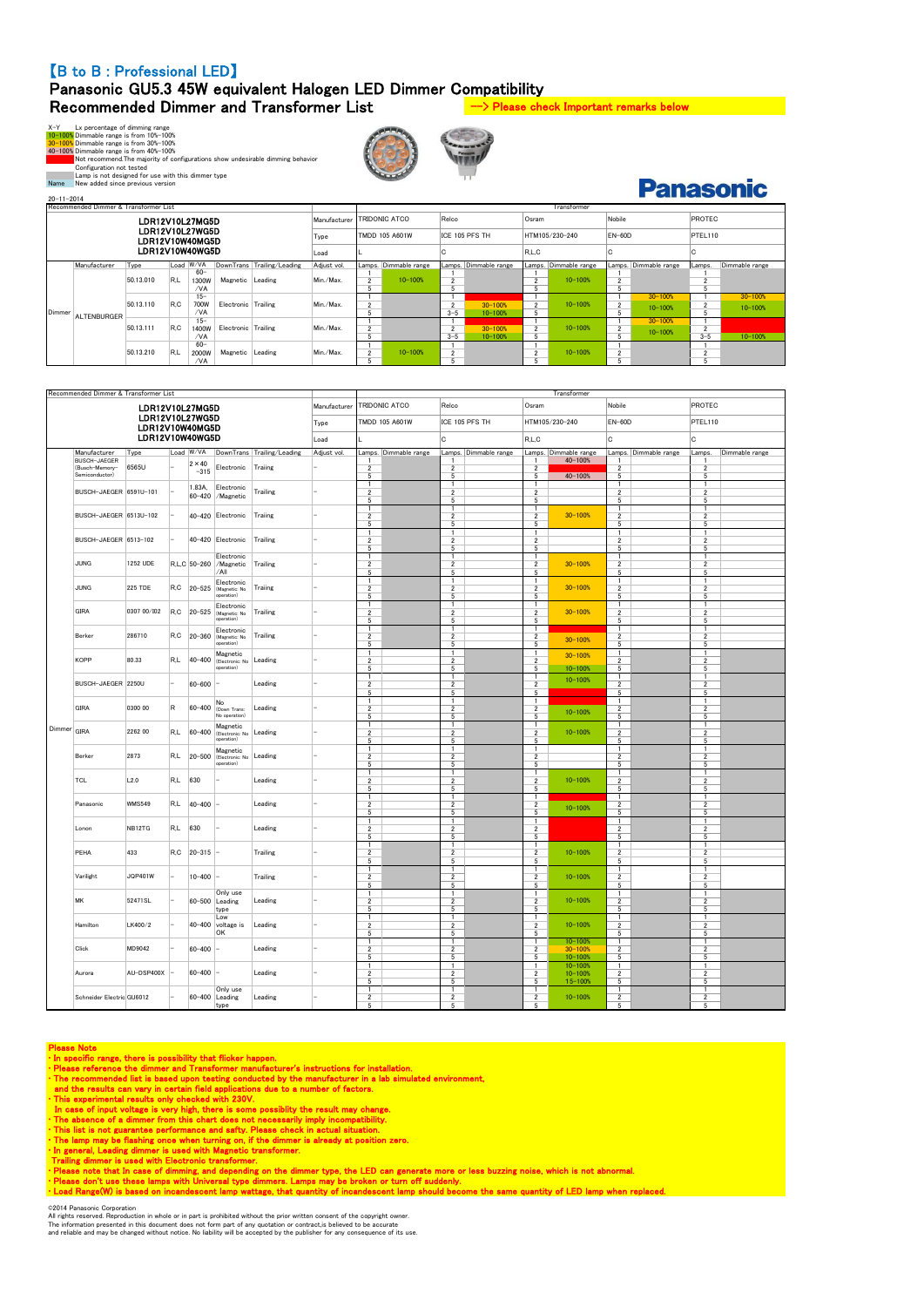# 【B to B : Professional LED】 Panasonic 230V LED Dimmer Compatibility - recommended dimmer list  $\rightarrow$  Please check Important remarks below

| $x-y$       | Dimmable, with x to y lamps                                                     |
|-------------|---------------------------------------------------------------------------------|
| Green       | Dimming range is from 10%-100% or 20%-100%                                      |
| Yellow      | Dimming range is from 30%-100%                                                  |
| <b>Pink</b> | Dimming range is from 40%-100%                                                  |
|             | Not recommend. The majority of configurations show undesirable dimming behavior |
|             | Configuration not tested                                                        |
|             | Lamp is not designed for use with this dimmer type                              |
| Name        | New added since previous version                                                |

| <b>LED Candle</b><br><b>LED Candle</b><br><b>LED Candle/PingPong</b><br>LED Clear<br><b>LED Reflector</b><br>Panasonic<br>LDAHV5L27CGE14DE<br>LDRHV7L27MG10D<br>LDAHV4L27CE14D<br>LDAHV5L27CE14DE<br>LDAHV8L27CGDE*<br>LDRHV7L27WG10D<br>LDGHV5L27CGE14DE | <b>LED Reflector</b><br>LDRHV7L27MG10D*<br>LDRHV7L27WG10D<br>LDRHV7W40MG10D<br>LDRHV7W40WG10D<br>(2013 Refresh model)<br>GU <sub>10</sub><br>$1 - 14$<br>$1 - 28$ |
|-----------------------------------------------------------------------------------------------------------------------------------------------------------------------------------------------------------------------------------------------------------|-------------------------------------------------------------------------------------------------------------------------------------------------------------------|
|                                                                                                                                                                                                                                                           |                                                                                                                                                                   |
|                                                                                                                                                                                                                                                           |                                                                                                                                                                   |
| <b>SAR</b>                                                                                                                                                                                                                                                |                                                                                                                                                                   |
| E27<br>Brand<br>Model<br>Load Range(W)<br>Edge Type<br>E14<br>E14<br>E14<br>GUI0                                                                                                                                                                          |                                                                                                                                                                   |
| 50.13.110<br>$1 - 28$<br>Altenburger<br>$15 - 700$<br>Trailing<br>$1 - 46$<br>$1 - 23$<br>$1 - 14$<br>$1 - 14$                                                                                                                                            |                                                                                                                                                                   |
| Altenburger<br>50.13.111<br>15-1400<br>$1 - 46$<br>$1 - 56$<br>$1 - 28$<br>$1 - 28$<br>Trailing<br>$1 - 46$                                                                                                                                               |                                                                                                                                                                   |
| 60-1300<br>Altenburger<br>50.13.010<br>Leading<br>$1 - 43$<br>$1 - 43$<br>$1 - 26$<br>$1 - 26$                                                                                                                                                            |                                                                                                                                                                   |
| Altenburger<br>50.13.210<br>60-2000<br>$1 - 30$<br>$1 - 30$<br>Leading<br>$1 - 30$<br>$1 - 5$                                                                                                                                                             |                                                                                                                                                                   |
| 286710<br>20-360<br>$1 - 14$<br>Berker<br>Trailing<br>$1 - 12$<br>$1 - 7$<br>$1 - 7$                                                                                                                                                                      | $1 - 7$                                                                                                                                                           |
| Berker<br>2873<br>$20 - 500$<br>$1 - 10$<br>Leading<br>$1 - 12$<br>$1 - 6$                                                                                                                                                                                |                                                                                                                                                                   |
| <b>CLIPSAI</b><br>500VA<br>$1 - 2$<br>32V500 Series<br>Leading<br>$1 - 2$                                                                                                                                                                                 |                                                                                                                                                                   |
| 0300 00/101<br>60-400<br><b>GIRA</b><br>$1 - 5$<br>$1 - 3$<br>$1 - 5$<br>eading                                                                                                                                                                           |                                                                                                                                                                   |
| <b>GIRA</b><br>0302 00/101<br>60-600<br>$1 - 3$<br>$1 - 3$<br>$1 - 3$<br>Leading                                                                                                                                                                          |                                                                                                                                                                   |
| <b>GIRA</b><br>0305 00/104<br>50-420<br>Universal                                                                                                                                                                                                         |                                                                                                                                                                   |
| <b>GIRA</b><br>0307 00/102<br>$20 - 525$<br>Trailing<br>$1 - 35$<br>$1 - 21$<br>$1 - 17$<br>$1 - 10$<br>$1 - 10$                                                                                                                                          | $1 - 10$                                                                                                                                                          |
| <b>GIRA</b><br>1176 00/103<br>50-420<br>Universal                                                                                                                                                                                                         |                                                                                                                                                                   |
| <b>GIRA</b><br>2262 00/101<br>$20 - 500$<br>$1 - 13$<br>Leading<br>$1 - 13$<br>$1 - 8$<br>$1 - 10$                                                                                                                                                        |                                                                                                                                                                   |
| <b>BUSCH JAEGER</b><br>2250U<br>60-600<br>Leading<br>$1 - 8$<br>$1 - 5$<br>$1 - 8$                                                                                                                                                                        |                                                                                                                                                                   |
| <b>BUSCH JAEGER</b><br>$1 - 28$<br>6513-102<br>40-420<br>$1 - 14$<br>$1 - 8$<br>Trailing<br>$1 - 8$                                                                                                                                                       |                                                                                                                                                                   |
| <b>BUSCH JAEGER</b><br>40-420<br>6513U-102<br>Trailing<br>$1 - 14$<br>$1 - 8$<br>$1 - 8$                                                                                                                                                                  |                                                                                                                                                                   |
| 6523U<br>$2 - 100$<br>$1 - 12$<br><b>BUSCH JAEGER</b><br>Leading<br>$1 - 11$<br>$1 - 11$                                                                                                                                                                  |                                                                                                                                                                   |
| <b>BUSCH JAEGER</b><br>6524U<br>LED Dimmer<br>$2 - 100$<br>$1 - 15$<br>$1 - 12$<br><b>BUSCH JAEGER</b><br>$80 - 315$                                                                                                                                      |                                                                                                                                                                   |
| 6565U<br>$1 - 6$<br>Trailing<br>$1 - 21$<br>$1 - 10$<br>$1 - 6$<br>6591U-101                                                                                                                                                                              |                                                                                                                                                                   |
| <b>BUSCH JAEGER</b><br>60-420<br>Universal<br><b>225 TDE</b><br>$20 - 525$<br>$1 - 35$<br>$1 - 21$<br>Trailing<br>$1 - 17$<br>$1 - 10$<br>$1 - 10$                                                                                                        | $1 - 10$                                                                                                                                                          |
| <b>JUNG</b><br><b>JUNG</b><br>1252 UDE<br>$50 - 260$<br>Trailing<br>$1 - 17$<br>$1 - 9$<br>$1 - 5$<br>$1 - 5$                                                                                                                                             |                                                                                                                                                                   |
| <b>KOPP</b><br>80.33<br>40-400<br>$1 - 10$<br>$1 - 10$<br>$1 - 8$<br>$1 - 8$<br>Leading                                                                                                                                                                   |                                                                                                                                                                   |
| <b>KOPP</b><br>8077.0208.0<br>20-275<br>$1 - 5$<br>Trailing                                                                                                                                                                                               |                                                                                                                                                                   |
| NB12TG<br>630<br>Lonon<br>eading                                                                                                                                                                                                                          |                                                                                                                                                                   |
| WMS549<br>$40 - 400$<br>$1 - 2$<br>$1 - 2$<br>Panasonic<br>Leading<br>$1 - 2$                                                                                                                                                                             |                                                                                                                                                                   |
| PEHA<br>431<br>$6 - 120$<br>LED Dimmer<br>$1 - 14$<br>$1 - 12$                                                                                                                                                                                            |                                                                                                                                                                   |
| 433<br>PEHA<br>$20 - 315$<br>$1 - 12$<br>Trailing<br>$1 - 10$<br>$1 - 6$                                                                                                                                                                                  | $1 - 6$                                                                                                                                                           |
| PEHA<br>435<br>60-600<br>Leading<br>$1 - 12$<br>$1 - 20$                                                                                                                                                                                                  |                                                                                                                                                                   |
| L2.0<br>TCL(Legrand)<br>630<br>eading<br>$1 - 2$<br>$1 - 2$<br>$1 - 2$<br>$1 - 2$                                                                                                                                                                         |                                                                                                                                                                   |
| Wickes<br>Harrow HA1 2QB<br>60-400<br>Leading<br>$1 - 3$<br>$1 - 3$                                                                                                                                                                                       |                                                                                                                                                                   |
| <b>JQP401W</b><br>10-400<br>Varilight<br>Trailing<br>$1 - 13$<br>$1 - 8$                                                                                                                                                                                  | $1 - 8$                                                                                                                                                           |
| MK<br>52471SL<br>60-500<br>_eading                                                                                                                                                                                                                        |                                                                                                                                                                   |
| LK400/2<br>Hamilton<br>40-400<br>$1 - 10$<br>$1 - 8$<br>_eading                                                                                                                                                                                           |                                                                                                                                                                   |
| Click<br>MD9042<br>60-400<br>$1 - 4$<br>$1 - 4$<br>Leading                                                                                                                                                                                                |                                                                                                                                                                   |
| Aurora<br>AU-DSP400X<br>60-400<br>Leading<br>$1 - 3$<br>$1 - 3$                                                                                                                                                                                           |                                                                                                                                                                   |

Please Note<br>
"In specific range, there is possibility that flicker happen.<br>
"Please reference the dimmer manufacturer's instructions for installation.<br>
"Please reference the dimmer manufacturer's instructions for installat

©2015 Panasonic Corporation

All rights reserved. Reproduction in whole or in part is prohibited without the prior written consent of the copyright owner. The information presented in this document does not form part of any quotation or contract,is believed to be accurate and reliable and may be changed without notice. No liability will be accepted by the publisher for any consequence of its use.

# Donoconio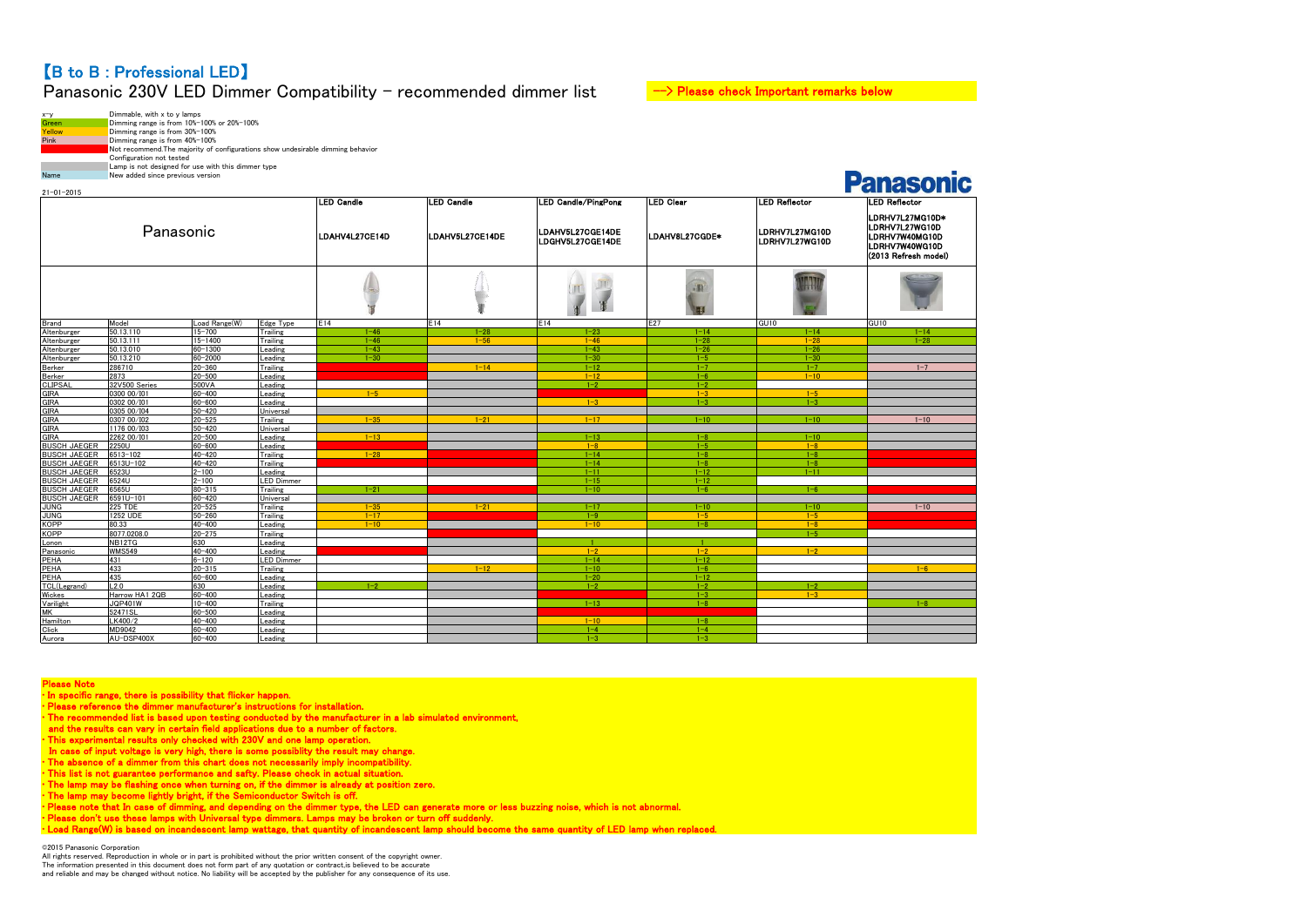# 【B to C : Home Consumer LED】

# Panasonic GU5.3 12V Halogen LED Non-Dimmer Transformer Compatibility

# Recommended Transformer List  $\longrightarrow$  Please check Important remarks below

| $25 - 03 - 2015$ |  |
|------------------|--|

:No Flicker 1~5 lamp :No flicker with X-Y lamp(X,Y:number of lamps)

:No Compatibility

- :Configuration not tested

# **Panasonic**

| Na.                     | Company                 | Model #                  | LDR12V4L27WG5EP<br>(4W type) | LDR12V6L27WG5EP<br>(6W type) | <b>NEW</b><br>LDR12V6L27WG52EP<br>(6W type) | LDR12V10L27WG5EP<br>(8W type) |
|-------------------------|-------------------------|--------------------------|------------------------------|------------------------------|---------------------------------------------|-------------------------------|
| $\mathbf{1}$            |                         | ETR 50-230/12KF          |                              |                              |                                             |                               |
| $\overline{\mathbf{c}}$ | ABB                     | ETR 70-230/12KF          | ×                            | ×                            | $\overline{\mathbf{x}}$                     | $1 - 2$                       |
| $\mathbf{3}$            |                         | ETR 105-230/12KF         | $\overline{\mathbf{x}}$      | $\bar{\mathbf{x}}$           | $\pmb{\times}$                              | $1 - 2$                       |
| $\overline{4}$          | <b>ALS</b>              | TRE-105                  | ×                            | $\mathsf{x}$                 | $\mathbf{x}$                                | $\equiv$                      |
| 5                       | Art.                    | 125/105SA                | $\sim$                       | $\sim$                       | $1 - 3$                                     |                               |
| 6                       | <b>GENERAL LIGHTING</b> | $1200 - 0$               | $\equiv$                     | $\equiv$                     | $\equiv$                                    | $\equiv$                      |
| $\overline{7}$          |                         | 0366 00                  | $1 - 2$                      | $1 - 2$                      | $1 - 2$                                     | $\equiv$                      |
| 8                       | <b>GIRA</b>             | 0367 00 SNT40            | $1 - 2$                      | $\mathbf{1}$                 | $\mathbf{1}$                                | $\mathbf{1}$                  |
| 8                       |                         | 0375 00 /101             | $\sim$                       | $\sim$                       | $3 - 4$                                     | $1 - 4$                       |
| 9                       |                         | <b>SNT 40</b>            | $1 - 2$                      | 1                            | $\overline{1}$                              | $\overline{a}$                |
| 10                      | <b>JUNG</b>             | SNT 70 Q                 | $1 - 3$                      | $1 - 2$                      | $\overline{2}$                              | $\overline{\phantom{a}}$      |
| 11                      |                         | <b>SNT 105 F</b>         | $1 - 5$                      | $1 - 3$                      | $1 - 2$                                     |                               |
| 12                      | <b>MOLTO LUCE</b>       | T 105                    | $\pmb{\times}$               | $\pmb{\times}$               | $\equiv$                                    | $1 - 2$                       |
| 13                      | NATIONAL ELECTRIC       |                          | $\sim$                       | $\sim$                       | $\sim$                                      | $1 - 2$                       |
| 14                      |                         | $EN-60D$                 | $1 - 3$                      | $\mathbf{1}$                 | $\mathbf{1}$                                | $\overline{2}$                |
| 15                      |                         | EN-110D                  | $1 - 5$                      | $1 - 3$                      | $1 - 3$                                     |                               |
| 16                      | nobile                  | EN-150D                  | $1 - 5$                      | $1 - 4$                      | $1 - 4$                                     |                               |
| 17                      |                         | <b>EN-200D</b>           | $\mathsf{x}$                 | $\mathsf{x}$                 | $1 - 4$                                     |                               |
| 18                      |                         | <b>EN 250D</b>           | $\mathbf{x}$                 | $\bar{\mathbf{x}}$           | $\mathbf{x}$                                |                               |
| 19                      |                         | ET-A 60/220-240          | ×                            | ×                            | $\mathbf{1}$                                | $\blacklozenge$               |
|                         |                         | ET-PARROT 70W/220-240 I  | $\boldsymbol{\times}$        | $\pmb{\times}$               | $1 - 2$                                     | $1 - 2$                       |
|                         |                         | ET-PARROT 105W/220-240 I | ×                            | ×                            | $1 - 3$                                     | $1 - 2$                       |
| 20                      |                         | ET-PARROT 150W/220-240 I | $\equiv$                     | $\equiv$                     | $\pmb{\times}$                              | $\equiv$                      |
|                         |                         | ET-REDBACK 60VA/230-240  | $\overline{a}$               | L,                           | $\mathbf{1}$                                | $\overline{a}$                |
| 23                      | <b>OSRAM</b>            | HTL 105/230-240          | $3 - 5$                      | $\overline{3}$               | $2 - 3$                                     | $1 - 2$                       |
| 24                      |                         | HTL 225/230-240          | ×                            | ×                            | $\pmb{\times}$                              | $\equiv$                      |
| 25                      |                         | HTM 70/230-240           | $\mathbf{1}$                 | $\pmb{\times}$               | $1 - 2$                                     | $1 - 2$                       |
| 26                      |                         | HTM 105/230-240          | $1 - 5$                      | $1 - 3$                      | $1 - 3$                                     | $1 - 2$                       |
| 27                      |                         | HTM 150/230-240          | ×                            | $\pmb{\times}$               | $\mathbf{x}$                                | $1 - 3$                       |
| 28                      |                         | HTN 75/230-240           | $\mathbf{x}$                 | $\bar{\mathbf{x}}$           | $1 - 2$                                     | $1 - 2$                       |
| 29                      |                         | ET-E 60/220-240          | $2 - 3$                      | $\overline{2}$               | $\mathbf{1}$                                | $\mathbf{1}$                  |
| 30                      | Plilips                 | Primaline70 230-240      | $\pmb{\times}$               | $\bar{\mathbf{x}}$           | $1 - 2$                                     | $\overline{2}$                |
| 31                      |                         | Primaline150 230-240     | $1 - 5$                      | $1 - 4$                      | $1 - 4$                                     | $1 - 3$                       |
| 32                      |                         | PTEL E 35                | $\mathbf{1}$                 | $\mathbf{1}$                 | $\mathbf{1}$                                | $\pmb{\times}$                |
| 33                      |                         | PTEL R 60                | $2 - 3$                      | $\mathbf{1}$                 | $\mathbf{1}$                                | $\mathbf{1}$                  |
| 34                      | PROTEC                  | PTEL 70K                 | $1 - 3$                      | $1 - 2$                      | $1 - 2$                                     | $\equiv$                      |
| 35                      |                         | <b>PTEL 110</b>          | $1 - 5$                      | $1 - 3$                      | $1 - 3$                                     | $\overline{2}$                |
| 36                      |                         | PTEL SK 110              | $\mathbf{x}$                 | $\mathbf{x}$ .               | $1 - 3$                                     | $\equiv$                      |
| 37                      | Relco                   | RN1604                   | $\boldsymbol{\times}$        | $\boldsymbol{\times}$        | $1 - 3$                                     | ×                             |
| 38                      |                         | RN1650                   | $2 - 3$                      | $1 - 2$                      | 2 <sup>7</sup>                              | $\overline{2}$                |
| 39                      |                         | EST35/12.650             | $\mathbf{1}$                 | $\overline{1}$               | $\bar{\mathbf{x}}$                          | $\overline{1}$                |
| 40                      |                         | EST60/12.388             | ×                            | ×                            | $\mathbf{1}$                                | $\boldsymbol{\mathsf{x}}$     |
| 41                      |                         | EST60/12.633             |                              |                              | $\pmb{\times}$                              |                               |
| 42                      | <b>VOSSLOH SCHWABE</b>  | EST60/12.635             |                              |                              | $\mathbf{1}$                                |                               |
| 43                      |                         | EST70/12.380             |                              |                              | $1 - 2$                                     |                               |
| 44                      |                         | EST105/12.381            |                              |                              | $1 - 3$                                     | $ -2$                         |
| 45                      |                         | EST105/12.644            |                              |                              | $1 - 3$                                     | $1 - 2$                       |
| 46                      |                         | EST150/12.622            |                              |                              | $1 - 4$                                     | $1 - 3$                       |

**• In specific range, there is possibility that flicker happen.**

**• Please reference the Transformer manufacturer's instructions for installation.**

**• The recommended list is based upon testing conducted by the manufacturer in a lab simulated environment,**

 **and the results can vary in certain field applications due to a number of factors.**

**• This experimental results only checked with 230V.**

**In case of input voltage is very high, there is some possiblity the result may change.**

**• This list is not guarantee performance and safty. Please check in actual situation.**

**• Load Range(W) is based on incandescent lamp wattage, that quantity of incandescent lamp should become**

 **the same quantity of LED lamp when replaced.**